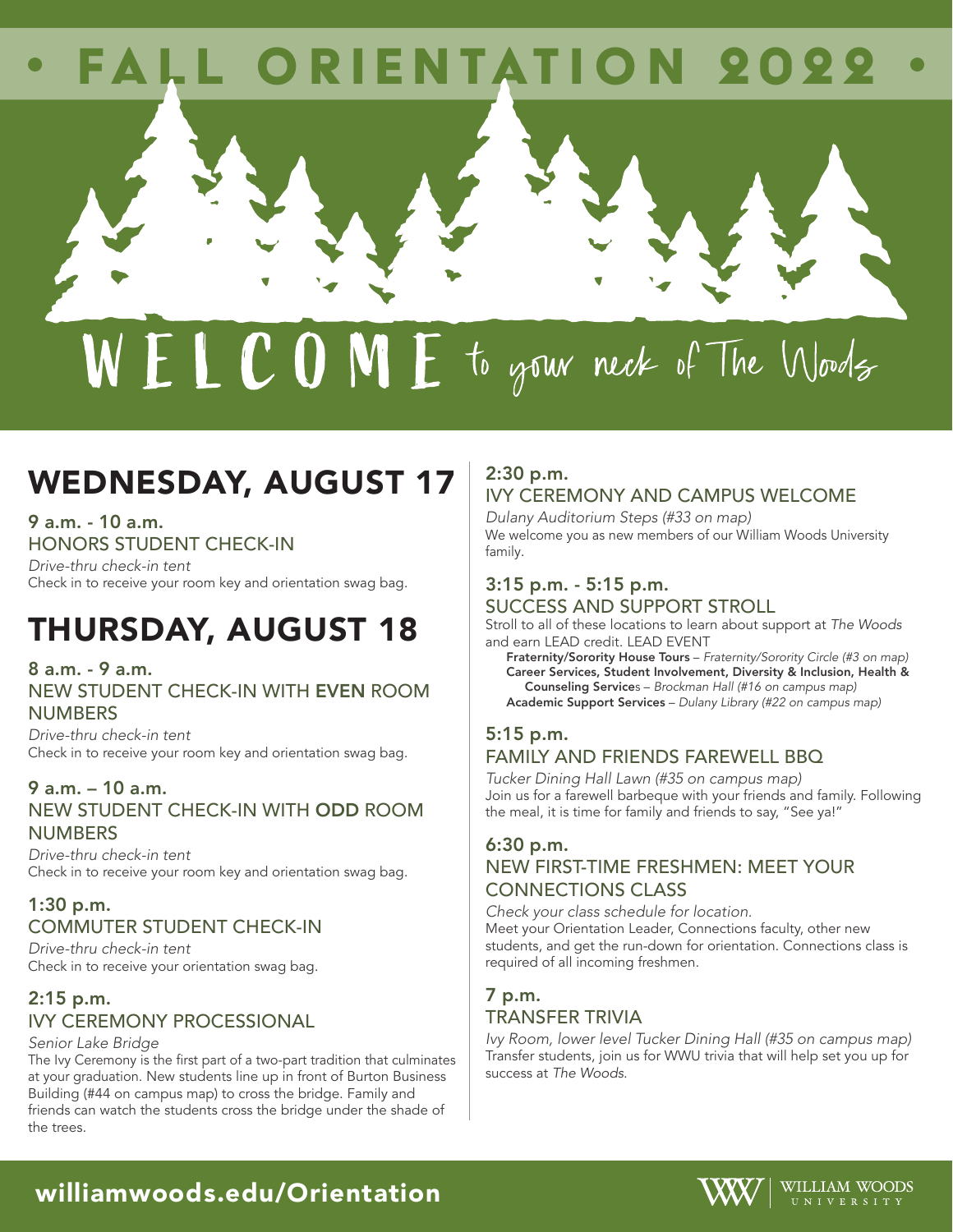FALL ORIENTATION 2022  $\blacktriangle W$   $\blacktriangleright$   $\blacktriangle$   $\blacktriangle$   $\blacktriangle$   $\blacktriangle$   $\blacktriangle$   $\blacktriangle$   $\blacktriangle$   $\blacktriangleright$   $\blacktriangleright$   $\blacktriangleright$   $\blacktriangleright$   $\blacktriangleright$   $\blacktriangleright$   $\blacktriangleright$   $\blacktriangleright$   $\blacktriangleright$   $\blacktriangleright$   $\blacktriangleright$   $\blacktriangleright$   $\blacktriangleright$   $\blacktriangleright$   $\blacktriangleright$   $\blacktriangleright$   $\blacktriangleright$   $\blacktriangleright$   $\blacktriangleright$   $\blacktriangleright$   $\blacktri$ 

### 8 p.m. MEET THE GREEKS

#### Introduction to women's recruitment

*Sam B. Cook Amphitheatre (#2 on campus map)* Join sorority recruitment counselors for an informational meeting covering all the ins-and-outs of sorority recruitment. All students welcome! No advance registration required. LEAD EVENT

### Introduction to men's recruitment

*Aldridge Lounge (#5 on campus map)* Join Interfraternity Council and chapter leaders for an informational session covering all the ins-and-out of fraternity recruitment. Students will have the opportunity to socialize with current fraternity members. All students welcome! No advance registration required. LEAD EVENT

### 9:30 p.m. LATE NIGHT SCOOP

*Sam B. Cook Amphitheatre (#2 on campus map)* An orientation tradition! Join us for ice cream sundaes, popsicles, music, and socializing!

# FRIDAY, AUGUST 19

### 9 a.m.

### CONNECTIONS CLASS

*Check your class schedule for location.*

Connections class is required of all incoming freshmen to learn what to do to be successful in college, how to do it, and where to get help at *The Woods*.

### 9 a.m.

### TRANSFER-MATION: TRANSFER STUDENTS WELCOME TO *THE WOODS*

*Ivy Room, lower level Tucker Dining Hall (#35 on campus map)* This session is just for transfer students to find your place and make your mark at *The Woods*.

#### 10 a.m. MAJOR MEET-UP

Meet up with your major and put on your thinking cap. LEAD EVENT

### Business School Success: What You Need to Know to Succeed in Your Studies and Profession

*School of Business and Technology: Burton Business and Economics Building, 105 (#44 on campus map)* Accounting, Business Administration, Cyber Security, Management and Leadership, Sport Management, A.A. in Leadership

### Your Path to Teaching

*School of Education: Academic Building, 301 (#21 on map)* Education (Art), Education (Elementary), Education (Middle-Level), Education (Special), Educational Studies, English Education, History Education, Speech and Theatre Education, Biology Education, Physical Education

### The Academic Equestrian: The Transition from the Private Sector to an Educational Setting

*School of Equestrian Studies: Ivy Room (Tucker Dining Hall Lower Level) (#35 on campus map)* Equestrian Science, Equine Administration, Equine General Studies

### Think Like a College Student

*School of Humanities: Kemper Arts Center, 112 (#32 on map)* Art, ASL - English Interpreting, Deaf Human Services, Graphic Design, Studio Art, English

### School of Science and Health Straight Talk

*Cox Science and Language Building, 300 (#20 on map)* Biology, Exercise Science, RN to BSN

### Careers in the Social Sciences

*Burton Business and Economics Building, 109 (#44 on map)* Communication, Criminal Justice, Political/Legal Studies, Interdisciplinary Studies, Psychology, Social Work

### Undecided

*Dulany Library (#22 on campus map)* Haven't decided on a major yet? Attend this session.

#### \*\*\*\* Double majors should choose one to attend \*\*\*\*

#### 11 a.m. LUNCH AND NAP GAP

*Your own bed!*  Take a quick snooze and refresh to prepare for the rest of the day.

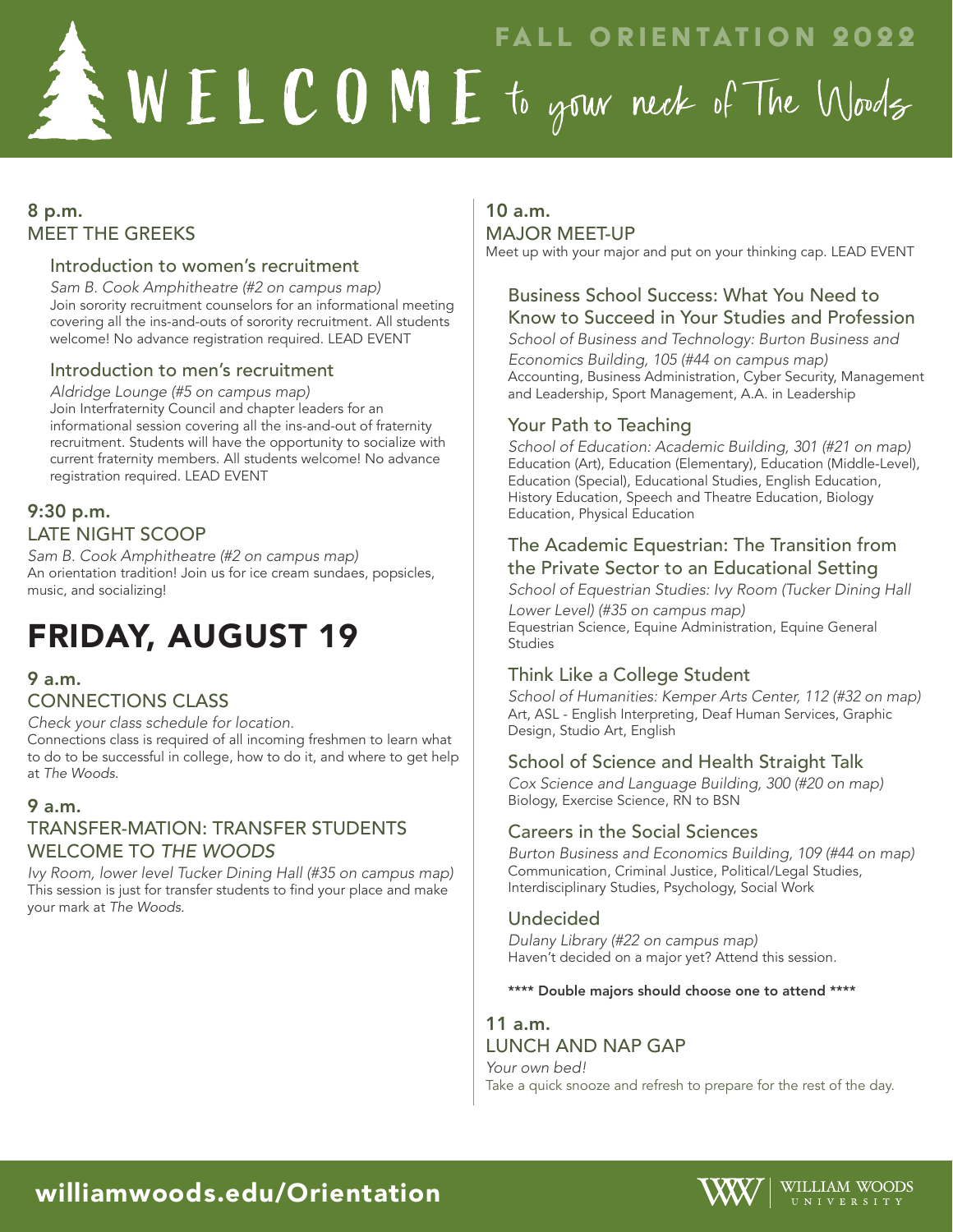FALL ORIENTATION 2022

### 12:30 p.m. SORORITY SISTERHOOD EVENTS ROUND 1

*Meet in Cutlip Auditorium (#1 on campus map) at 12:15 p.m.* Women participating in recruitment will visit all four sorority chapters and learn more about how membership can contribute to the WWU experience. Advanced registration required. LEAD EVENT

### 1 p.m. RESIDENTIAL HALL MEET-UP

*Cutlip Auditorium (#1 on campus map)* Enjoy dessert, meet and connect with your Community Adviser, and learn about safety, policies, and procedures.

### 5:30 p.m. SORORITY SISTERHOOD EVENTS ROUND 2

*Meet in Cutlip Auditorium (#1 on campus map) at 5:15 p.m.*  Women participating in recruitment will visit all four sorority chapters and learn more about how membership can contribute to the WWU experience. Advanced registration required. LEAD EVENT

### 6 p.m. FRATERNITY EVENT

*Fraternity houses (#17-19 on campus map)*  Learn what each chapter has to offer to enhance men's WWU experiences. Brotherhood, academics, philanthropy/community service, and fraternity activities will be discussed. LEAD EVENT

### 6 p.m. RESIDENTIAL HALL MEET-UP

*Cutlip Auditorium (#1 on campus map)* Enjoy dessert, meet and connect with your Community Adviser, and learn about safety, policies, and procedures.

# SATURDAY, AUGUST 20

### 9 a.m.

CONNECTIONS CLASS

*Check your class schedule for location.* Connections class is required of all incoming freshmen to learn what to do to be successful in college, how to do it, and where to get help at *The Woods*.

### 10 a.m. WELCOME KEYNOTE

*Dulany Auditorium (#33 on campus map)*  You don't want to miss the energy! Our keynote speaker will empower you to explore, take risks, and play hard with all that college has to offer! LEAD EVENT

### 11 a.m. WOODS CONNECT AND LEAD

*Dulany Auditorium (#33 on campus map)*  Woods Connect gives you the access you need for your life at The Woods. Missing this session could cost you thousands of dollars! LEAD EVENT

### 1:30 p.m. SORORITY SERVICE EVENTS

*Meet in Cutlip Auditorium (#1 on campus map) at 1:15 p.m.*  Women participating in this round of recruitment will explore service at up to three chapters.

### 2 p.m.

### GET CONNECTED AT *THE WOODS*

*Brockman Hall (#16 on campus map)* Connect yourself to new friends, new ideas, and new traditions at *The Woods*.

### 3 p.m.

### WHATEVER FLOATS YOUR BOAT

*Junior Lake* 

Enjoy paddleboards and kayaks on the lake. Hosted by Weider Fitness Center.

### 4:30 p.m. DINNER AND NAP GAP

*Your Own Bed*  Get back in bed, or don't, it's up to you!

### 4:45 p.m. FRATERNITY EVENT

*Fraternity houses (#17-19 on campus map)* 

Prospective members will have the chance to visit chapters of their choice to decide if the chapters' values align with their own. Times provided by IFC.

### 8 p.m. CAMPUS LIFE PLAY

*Dulany Auditorium (#33 on campus map)* 

A behind-the-scenes and on-stage look at life at *The Woods*. Learn about issues facing college students and the resources available on campus, while being entertained by the Peer Players. LEAD EVENT

### 9:30 p.m. WOODS GLOW

*Academic Building Parking Lot (#21 on campus map)*  Join us for some glow in the dark fun with DJ Jay. Glow sticks and fun will be provided! LEAD EVENT



### williamwoods.edu/Orientation